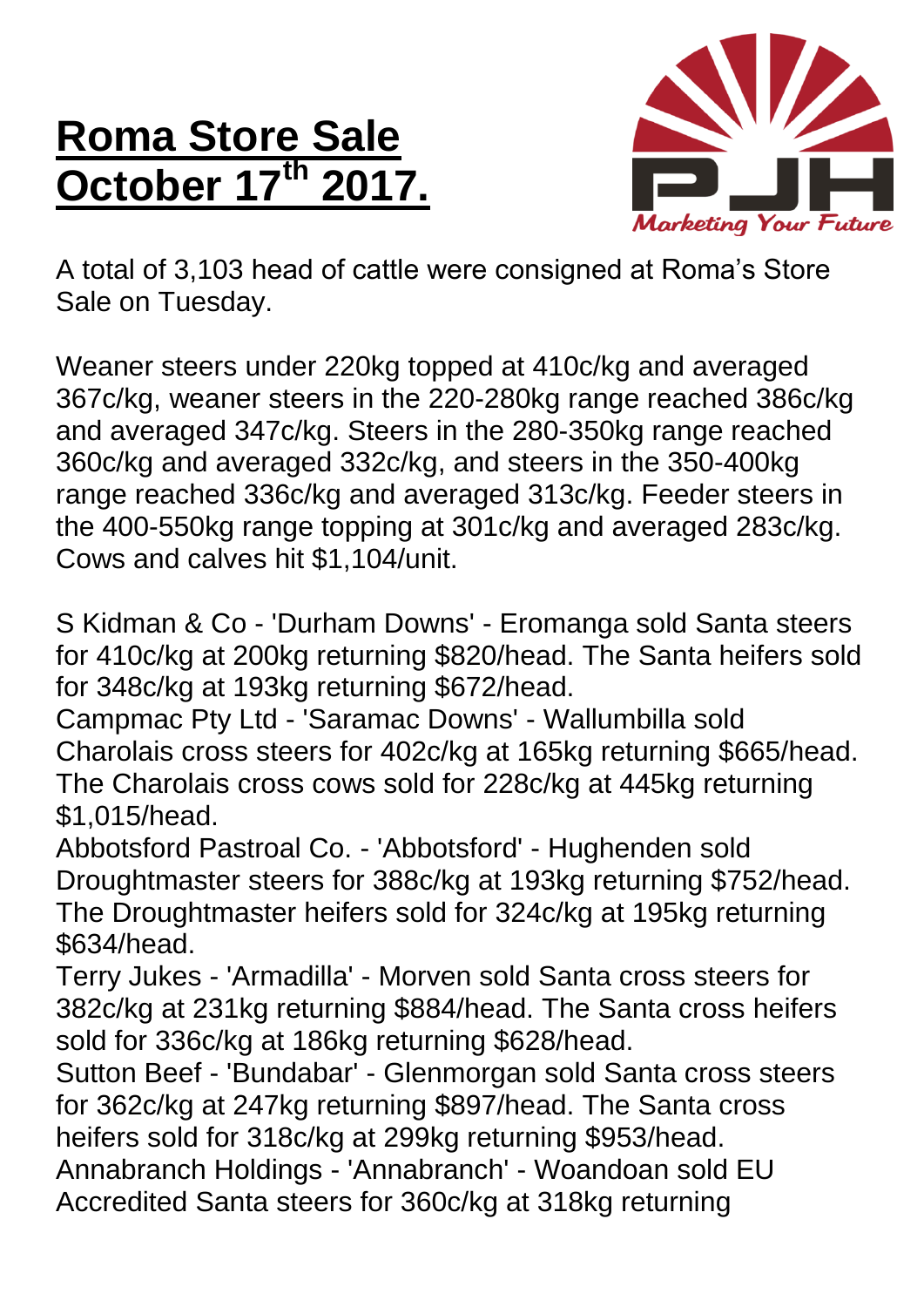\$1,147/head. The EU Accredited Santa cross heifers sold for 322c/kg at 266kg returning \$858/head.

F.C. McKerrow - 'Weona' - Winton sold Droughtmaster cross steers for 352c/kg at 222kg returning \$782/head. Longford Partnership - 'Glenholme' - McKinlay sold Brahman cross steers for 310c/kg at 337kg returning \$1,044/head. Lyndale Grazing Co. - 'Lyndale' - Roma sold Santa cross steers for 292c/kg at 452kg returning \$1,320/head.

Heifers under 220kg topped at 388c/kg and averaged 317c/kg, while heifers in the 220-280kg range topped at 326c/kg and averaged 313c/kg. Heifers in the 280-350kg range topped at 320c/kg, averaging 303c/kg. Heifers in the 350-450kg range topped at 312c/kg, averaging 287c/kg.

Tickalara Pastoral Co. - 'Tickalara' - Thargomindah sold Santa cross heifers for 320c/kg at 281kg returning \$902/head. ACC: Brindley Park - 'Brindley Park' - Roma sold Angus cross heifers for 252c/kg at 295kg returning \$743/head.

Cows in the 300-400kg range reached 220c/kg and averaged 203c/kg, while cows in the 400kg-500kg range reached 239c/kg and averaged 214c/kg. Cows over 500kg topped at 225c/kg, averaging 220c/kg.

Bulls under 400kg topped at 410c/kg and averaged 339c/kg, while bulls in the 400-600kg range topped at 254c/kg and averaged 252c/kg. Bulls over 600kg topped at 256c/kg, averaging 235c/kg.

## *PJH sell 3 rd position next week.*